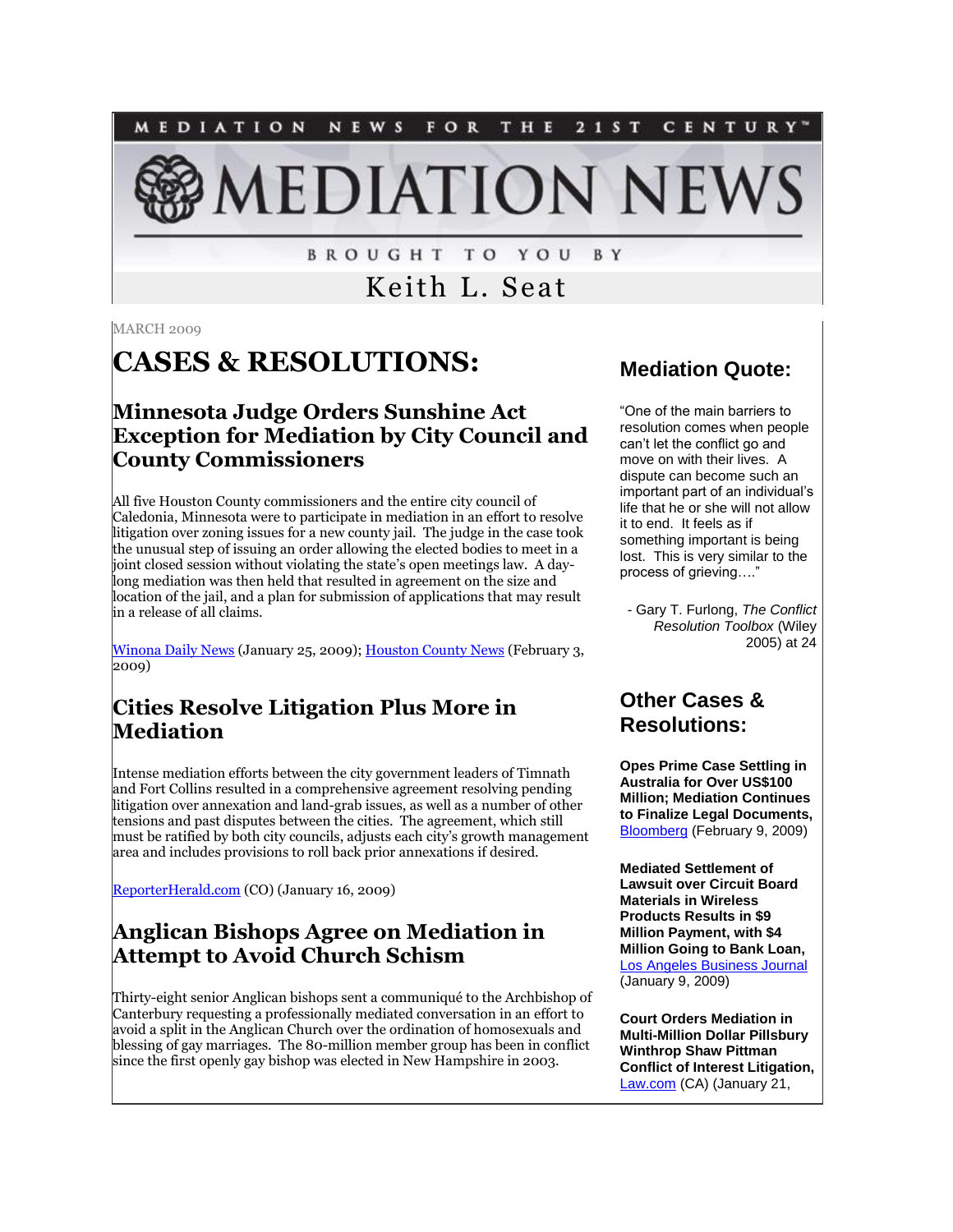[The Times](http://www.thetimes.co.za/PrintEdition/News/Article.aspx?id=934458) (South Africa) (February 8, 2009)

#### **Resort Development Disputes Expand to Squabbles over Mediation**

Developers of a large ski resort in New York sought mediation in March 2008 in order to address objections by various groups, but after several joint sessions among the parties no further joint sessions have occurred since July, according to one of the parties in the mediation. The developer objected to that disclosure as a violation of mediation confidentiality and responded publicly, as well as telling the mediator that it is continuing to meet with various parties, including government agencies, to revise the draft mediation agreement. The developer described project modifications it is making as a result of the mediation, which other parties downplayed as insignificant or already under way prior to mediation.

[Plattsburgh Press Republican](http://www.pressrepublican.com/homepage/local_story_034234025.html) (February 3, 2009)[; Plattsburgh Press](http://www.pressrepublican.com/homepage/local_story_036230033.html)  [Republican](http://www.pressrepublican.com/homepage/local_story_036230033.html) (February 5, 2009)

# **NEWS & INITIATIVES:**

### **Missouri Introduces Legislation to Set Standards for Mediation**

Legislation has recently been introduced in Missouri to create general standards for mediation that occurs as a result of statutes, regulations or contracts entered into in the state. The act allows parties to seek the court's help in obtaining a qualified mediator if they are unable to agree on one. Further, the act specifies the duties of mediators and provides that a mediator may not provide later representation, counseling or treatment on issues raised in mediation. Finally, the act provides for mediation confidentiality, but allows mediators to be called to testify about events following the mediation in order to enforce written settlement agreements.

#### [Missouri S.B. 444](http://www.senate.mo.gov/09info/BTS_Web/BillText.aspx?SessionType=R&BillID=938190)

#### **Hawaii Considering Uniform Mediation Act**

The legislature in Hawaii is considering the Uniform Mediation Act (UMA) in order to establish confidentiality for mediation communications, with specified exceptions. The legislation is intended to encourage greater use of mediation and closely follows the UMA language of the National Conference of Commissioners on Uniform State Laws. The Hawaiian proposal also incorporates the United Nations Model Law on International Commercial Conciliation, which is a supplement to the UMA for international commercial mediations, unless the parties agree otherwise. The UMA has been adopted thus far in the District of Columbia and ten states: Idaho, Illinois, Iowa, Nebraska, New Jersey, Ohio, South Dakota, Utah, Vermont and Washington state.

[Hawaii S.B. 120](http://www.capitol.hawaii.gov/session2009/bills/SB120_.pdf)

2009)

**Company Proposes Mediation, Offering \$10 Million to Resolve Failed Merger,** [National Business](http://www.nbr.co.nz/article/pgg-wrightson-offers-mediation-over-failed-deal-54610)  [Review](http://www.nbr.co.nz/article/pgg-wrightson-offers-mediation-over-failed-deal-54610) (New Zealand) (February 17, 2009)

**Federal Litigation Between Arenas over Deal with Major Concert Promoter Set for Mediation,** [Michigan Business](http://www.mlive.com/business/west-michigan/index.ssf/2009/02/mediator_to_review_deltaplex_l.html)  [Review](http://www.mlive.com/business/west-michigan/index.ssf/2009/02/mediator_to_review_deltaplex_l.html) (February 26, 2009)

**Claims of Brothers Mauled by Tiger at San Francisco Zoo Are Being Mediated,** [The](http://www.sfexaminer.com/local/Mediator-enters-mauling-case-talks39245952.html)  [San Francisco Examiner](http://www.sfexaminer.com/local/Mediator-enters-mauling-case-talks39245952.html) (February 8, 2009)

**Mediation Continues in Dispute over Suspension of Trauma Surgeons at Florida Hospital,** [Florida Today](http://www.floridatoday.com/favicon.ico) (February 18, 2009)

**Mediation Doesn't Resolve Complaint by Pre-Operation Transsexual Seeking to Use Women's Gym,** [The Toronto](http://www.thestar.com/News/Ontario/article/593117)  [Star](http://www.thestar.com/News/Ontario/article/593117) (February 25, 2009)

**Judge Considering Whether Mediation Statements Can Be Used in Forgery Trial,**  [Central Maine Morning Sentinel](http://morningsentinel.mainetoday.com/news/local/5830507.html) (January 17, 2009)

**Appeals of Redevelopment Approval for Hospital and Retirement Village Headed to Mediation,** [Auckland](http://www.stuff.co.nz/stuff/sundaystartimes/auckland/4826627a6497.html)  [stuff.co.nz](http://www.stuff.co.nz/stuff/sundaystartimes/auckland/4826627a6497.html) (New Zealand) (January 22, 2009)

**\$10 Million Settlement for Man Injured in Warehouse Accident after Four Days of Mediation,** [The Legal](http://tinyurl.com/dzqba4)  [Intelligencer](http://tinyurl.com/dzqba4) (PA) (February 26, 2009) (Subscription Required)

**Claims of 32 Students Injured by School Bus Plunge off Overpass Settled in Mediation,** [Chicago Tribune](http://www.chicagotribune.com/news/chi-ap-al-schoolbus-settlem,0,7601289.story)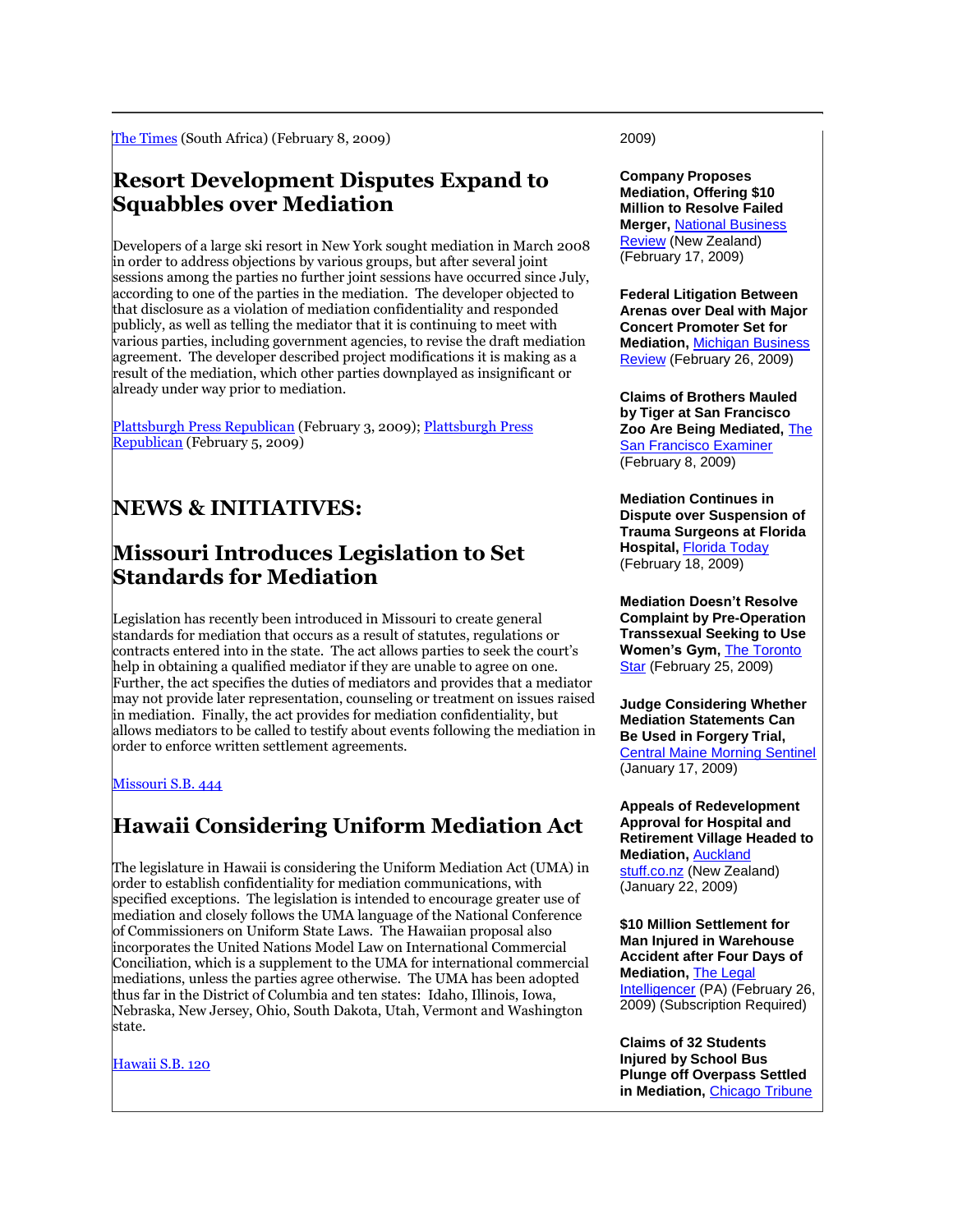# **Texas Regulation Offers Mediation Option in Taxable Value Protests**

Mediation of protests over the Texas Comptroller of Public Accounts' preliminary findings of taxable value may be requested by the petitioner pursuant to regulations adopted on January 23, 2009. The mediator is to be selected by the Comptroller and any agreements reached must be documented in writing and signed by all parties. If all issues are not resolved in mediation, either party may request a hearing.

[Regalert](http://tinyurl.com/ajxzsy) (January 23, 2009) (Subscription Required)

### **Insurer Reinstitutes Mediation Program for Resolving Hurricane Claims**

To address the destructive 2008 hurricane season, Zurich is bringing back its mediation program which resulted in Zurich having the highest percentage of resolved claims (98.8%) of any insurer after Hurricane Katrina. As in 2005, Zurich has retained Kenneth Feinberg to administer the program. While the bulk of cases were directly resolved prior to mediation, a very small percentage went to mediation with a mediator selected or approved by Feinberg. The Zurich program includes a binding arbitration component as well, with an arbitrator selected or approved by Feinberg, but none of the 2005 cases went to arbitration.

[Business Wire](http://tinyurl.com/cjfcg2) (January 26, 2009) (Subscription Required)

# **Economy May Impact Mediation**

Some counsel are noting that potential litigants are more interested in mediation rather than expensive commercial litigation as a result of the economic downturn. Others note that parties may be taking that trend a step further by using direct negotiations without involving a mediator. However, in some regions mediation is becoming so much the norm that many counsel are losing their skills at direct negotiation and tend always to rely on the assistance of a third party.

[Lawyers USA](http://www.lawyersusaonline.com/index.cfm/archive/view/id/432553) (January 6, 2009)

#### **Update on Home Foreclosure Mediation Efforts**

 **New Jersey** launched its mortgage foreclosure mediation program with the enactment of legislation in January. The Mortgage Stabilization Program and Housing Assistance and Recovery Program will be administered by the New Jersey Housing and Mortgage Finance Agency to give homeowners, who are trying to save their primary residence and who are not in bankruptcy, access to counselors, attorneys and mediators.

[Philadelphia Business Journal](http://www.bizjournals.com/philadelphia/stories/2009/01/05/daily55.html) (January 9, 2009); [NBC40.net](http://www.nbc40.net/view_story.php?id=7980)

(March 3, 2009)

**Pre-Suit Mediation Yields \$200,000 Settlement for Woman Hit by City Bus,** [Park](http://www.parkrecord.com/ci_11827720)  [Record](http://www.parkrecord.com/ci_11827720) (UT) (March 3, 2009)

**Washington County Agrees to \$300,000 Settlement for Injured Bicyclist in Mediation,** [Seattle Post](http://seattlepi.nwsource.com/local/6420ap_wa_crash_settlement.html)  [Intelligencer](http://seattlepi.nwsource.com/local/6420ap_wa_crash_settlement.html) (February 9, 2009)

**Court Sends Church Dispute over Authority to Fire Minister to Mediation,**  [Fairbanks Daily News-Miner](http://newsminer.com/news/2009/jan/03/judge-scolds-church-members-defying-court-order) (AK) (January 3, 2009)

**Court-Ordered Mediation over Construction of 77-Foot Cross by Highway Unsuccessful,** [Kerrville Daily](http://tinyurl.com/b8o2oj)  [Times](http://tinyurl.com/b8o2oj) (TX) (January 6, 2009) (Subscription Required); [Kerrville Daily Times](http://tinyurl.com/dyjc7o) (January 30, 2009) (Subscription Required)

**Mediation Between Cork Hurling Squad and Cork County Board May Continue If Coach Excluded,** [RTE Sport](http://www.rte.ie/sport/gaa/championship/2009/0108/cork.html) (Ireland) (January 8, 2009)

**Florida County Commission and Public Access Television Network Mediate Tentative Settlement over Budget Cuts in Alleged Effort to Silence Critics,** [MSNBC](http://www.msnbc.msn.com/id/28523186) (January 6, 2009)

**Agreement on New Police Force for Maryland County Reached in Mediation,** [WHAG](http://your4state.com/content/fulltext/?cid=54162) (February 17, 2009)

**Louisiana Mayor Indicates Final Issues that Must Be Resolved Before Signing Agreement Worked Out in Mediation for Cutting Energy Costs by \$60 Million,**  [Alexandria Town Talk](http://www.thetowntalk.com/article/20090111/NEWS01/901110304) (January 11, 2009)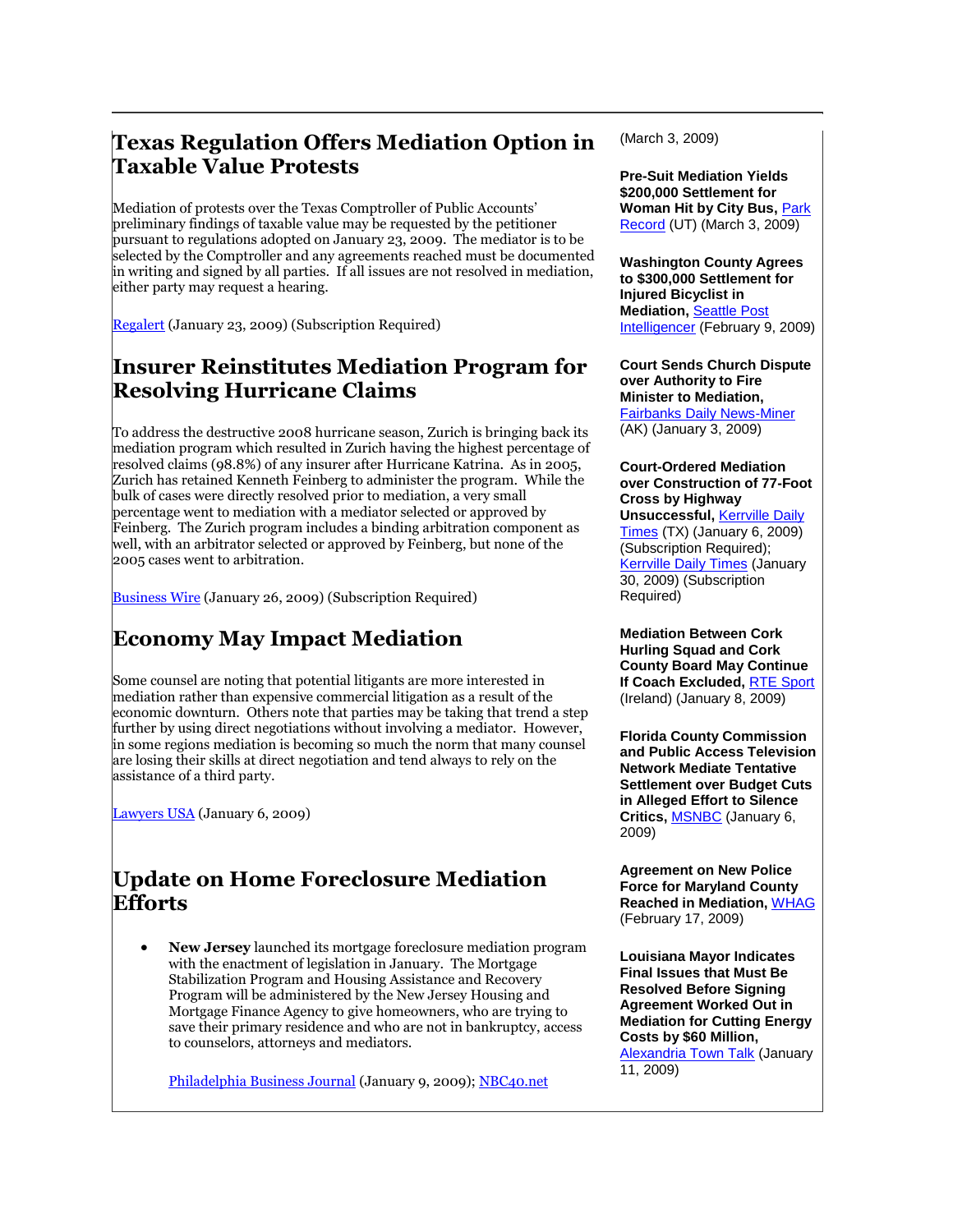(January 9, 2009)

 A new home foreclosure mediation program takes effect March 13 in the **Florida counties of Indian River, Martin, Okeechobee, St. Lucie** under an administrative order which provides free mediation and counseling services to homeowners who live in their homes. Banks will pay a flat fee of \$750 in the program administered by the Collins Center, which handled the mediations of insurance disputes resulting from hurricanes in 2004. The program responds to a doubling of foreclosure cases between 2007 and 2008, and an increase of ten to twenty-fold since 2005. In contrast with mediation, proceeding with foreclosure through the courts is estimated to cost \$75,000 per home.

[WPEC](http://www.cbs12.com/common/printer/view.php?db=wpec&id=4714731) (February 19, 2009)[; Administrative Order 2009-01;](http://www.circuit19.org/) [Vero](http://tinyurl.com/ba7edl)  [Beach Press Journal](http://tinyurl.com/ba7edl) (February 13, 2009) (Subscription Required)

 Mediation is mandatory for all homeowners who go into foreclosure in **Orange and Osceola Counties** in **Florida** pursuant to an order by the Chief Judge. The mortgage lender must negotiate in good faith within 45 days and must pay for the cost of mediation.

[My Fox Orlando](http://www.myfoxorlando.com/dpp/news/022509Foreclosure_mediation) (February 26, 2009)

 **Philadelphia, Pennsylvania's** mortgage foreclosure mediation program has been visited recently by a group from Kentucky and previously by delegations from Maryland, New York and New Jersey. Philadelphia's program is believed to be successful due to direct outreach to homeowners, rather than simply relying on mailings about the court program. ACORN and 14 other organizations are conducting repeated door-to-door outreach to owners whose homes are in foreclosure.

[The Legal Intelligencer](http://tinyurl.com/djl4a9) (January 16, 2009) (Subscription Required)

 **Indiana** is training lawyers and judges about loan modification programs and mediation opportunities, with 100 signed up for a March training. A later training will cover mediators. The Chief Justice of the Indiana Supreme Court has promised to have 700 judges, pro bono mortgage lawyers and mediators in place by summer.

[Chicago Tribune](http://www.chicagotribune.com/news/chi-ap-in-foreclosures-atto,0,1928617,print.story) (February 27, 2009)

 **Nevada** is considering legislation to require lenders to enter mediation at the request of homeowners seeking terms to avoid foreclosure. Mediations would be overseen by a judge or magistrate and would halt foreclosure proceedings. Nevada is a nonjudicial foreclosure state, which does not require court involvement before a lender can sell a house, and has the worst foreclosure rate in the country. Some in the industry fear that requiring mediation would be a move towards judicial foreclosures.

[Reno Gazette Journal](http://www.rgj.com/article/20090210/NEWS11/902100350/1321/NEWS) (February 10, 2009); [Las Vegas Sun](http://www.lasvegassun.com/news/2009/feb/16/some-foreclosure-relief) (February 16, 2009)

**Rather than Ruling on Motions to Dismiss, Judge Orders City of Tulsa and Tulsa County to Return to Mediation over a New Jail Agreement,** [Tulsa World](http://tinyurl.com/ad3fav) (February 24, 2009) (Subscription Required)

**Local School Officials Hire Mediator to Address Concerns that District Was Short-Changed on Special Ed Money,** [St. Helena Star](http://www.sthelenastar.com/articles/2009/02/19/news/local/doc499cb0f46781e628108792.txt) (CA) (February 19, 2009)

**New Mexico County Commission Agrees to Suspend Appeal and Mediate Hospital Funding and Contracting Issues,** [Valencia](http://www.news-bulletin.com/cgi-bin/print_it_nb.pl)  [County News Bulletin](http://www.news-bulletin.com/cgi-bin/print_it_nb.pl) (January 10, 2009)

**\$53 Million Lawsuit Between County Commission and Casino Company Not Settled in Mediation,** [Joplin Globe](http://www.joplinglobe.com/neo_sek/local_story_048222011.html) (MO) (February 17, 2009)

**Mediators to Address Conflict Between Members of Town Council,** [Wilts and](http://www.wiltsglosstandard.co.uk/news/rss)  [Gloucestershire Standard](http://www.wiltsglosstandard.co.uk/news/rss) (UK) (January 22, 2009)

**City Council to Hire Mediator to Address Strained Relations with City Manager,**  [KFSK](http://kfsk.org/modules/local_news/index.php?op=centerBlock&ID=328) (AK) (February 18, 2009)

#### **Other News & Initiatives:**

**Obama Appoints First Native American as Deputy Assistant Director to Act as Mediator of Indian Affairs Between Administration and State, Tribal and Local Governments,** [The Missoulian](http://www.missoulian.com/articles/2009/02/08/news/local/news04.txt) (February 8, 2009)

**Colorado Regulation Allows**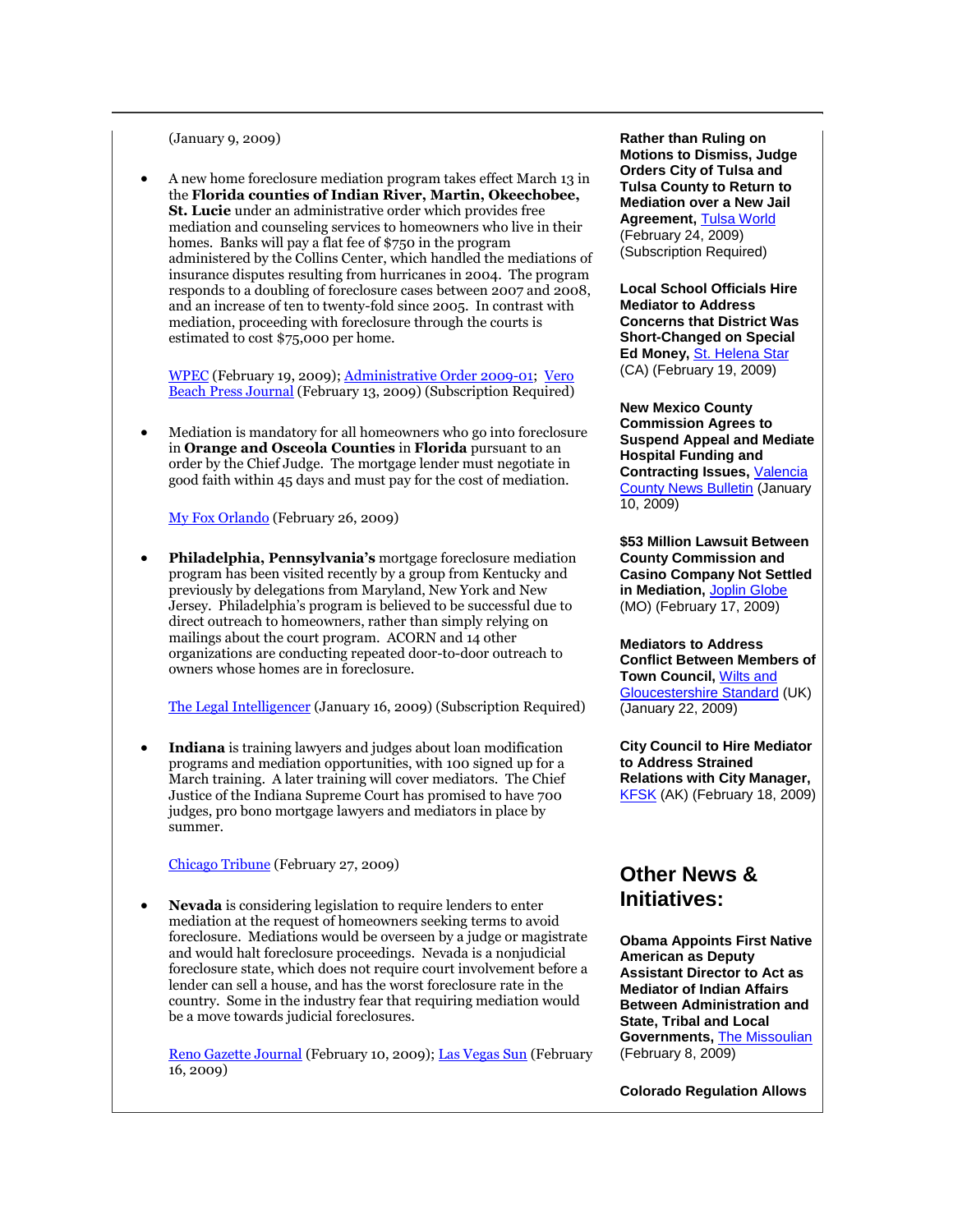The mayor of **Milwaukee, Wisconsin** is working with courts and lenders to create a foreclosure mediation program that would allow owners facing foreclosure to meet with lenders in a mediation to seek to renegotiate their loans. The mayor has pledged \$100,000 towards establishing the program, and stated the program is likely to be spearheaded by the Legal Aid Society and others.

[Milwaukee Journal Sentinel](http://tinyurl.com/az8vds) (January 16, 2009); [Milwaukee Journal](http://tinyurl.com/d3ec8w)  [Sentinel](http://tinyurl.com/d3ec8w)</u> (February 25, 2009)

 The mayor of **Providence, Rhode Island** has proposed ordinances to protect both owners and tenants in home foreclosures. The first would require lenders to mediate with homeowners prior to foreclosure, with the assistance of a state agency. The other ordinance would protect renters from having to vacate foreclosed properties before their leases end. The proposals are said to be similar to what the Philadelphia County Court has mandated, but concerns have been raised about the enforceability of the mediation ordinance.

[Providence Journal Bulletin](http://tinyurl.com/czesme) (February 3, 2009) (Subscription Required)

# **States Using Mediation for Consumer Restitution**

 The attorney general's office in **Washington** state helped consumers recover nearly \$6.9 million through mediation. The attorney general received 25,000 written complaints in 2008, with the greatest number concerning telecommunications.

[Seattle Post Intelligencer](http://seattlepi.nwsource.com/local/6420ap_wa_consumer_complaints.html) (March 4, 2009)

 The Consumer Protection Division of the **Iowa** attorney general's office obtained benefits of over \$1.3 million for consumers in 2008.

[Omaha World-Herald](http://tinyurl.com/cajqct) (January 23, 2009) (Subscription Required)

 In **Florida**, the Miami-Dade Consumer Services Department obtained \$1.2 million in consumer redress in 2008 through investigation and mediation of nearly 4,000 complaints.

[US State News](http://tinyurl.com/ahpwrt) (January 9, 2009) (Subscription Required)

 The Consumer Affairs Mediation Center of the **Nebraska** attorney general's office handled over 4,100 complaints and recovered almost \$1 million for consumers in 2008. With fifteen full-time staff members, the Nebraska Mediation Center also helps consumers avoid scams and sends consumers on to counsel in the attorney general's office if the circumstances warrant litigation.

[Lincoln Journal Star](http://tinyurl.com/d8wkhu) (January 4, 2009) (Subscription Required);

**Parties in Administrative Proceedings to Request Mediation, [Regalert](http://tinyurl.com/aklr6o) (January** 10, 2009) (Subscription Required)

**New Hampshire Legislation Would Allow Court's Mediation Office to Provide Pre-suit Services,** [New](http://www.gencourt.state.nh.us/legislation/2009/SB0070.html)  [Hampshire S.B. 70-FN](http://www.gencourt.state.nh.us/legislation/2009/SB0070.html)

#### **New York Proposes to Enact Land Use Mediation Program,**

[Assembly.state.ny.us](http://assembly.state.ny.us/leg/?bn=A03147) (January 23, 2009)[; New York A 3147](http://assembly.state.ny.us/leg/?bn=A03147&sh=t)

#### **New York Legislation Would Resolve Public Disputes Using Alternative Dispute Resolution,**

[Assembly.state.ny.us](http://assembly.state.ny.us/leg/?bn=A02909) (January 21, 2009)[; New York A 2909](http://assembly.state.ny.us/leg/?bn=A02909&sh=t)

**Parties Praise IRS Expansion of Mediation Options with Post-Appeals Pilot Program,**  [Accounting Today](http://tinyurl.com/c6exxc) (January 26, 2009)

**Mediation Is Alternative in Financial Industry Regulatory Authority (FINRA) Cases Against Brokerage or Security Firms,** [Associated](http://tinyurl.com/c6qtqf)  [Press](http://tinyurl.com/c6qtqf) (NY) (February 25, 2009)

**Illinois County Court Pleased with 62% Settlement Rate in Mandatory Mediation Program for All Medical Malpractice Cases,** [Renal and](http://www.renalandurologynews.com/Mediation-Decreases-Malpractice-Case-Load/article/126304)  [Urology News](http://www.renalandurologynews.com/Mediation-Decreases-Malpractice-Case-Load/article/126304) (January 23, 2009)

**Pennsylvania County's Newly-Established Mediation Program for Property Reassessment Challenges Resolve 16 of First 18 Cases,**  [The Times Leader](http://tinyurl.com/ba7ajv) (January 6, 2009) (Subscription Required)

**Court's Annual "Settlement Week" Relies on Quick Pro Bono Mediations to Help**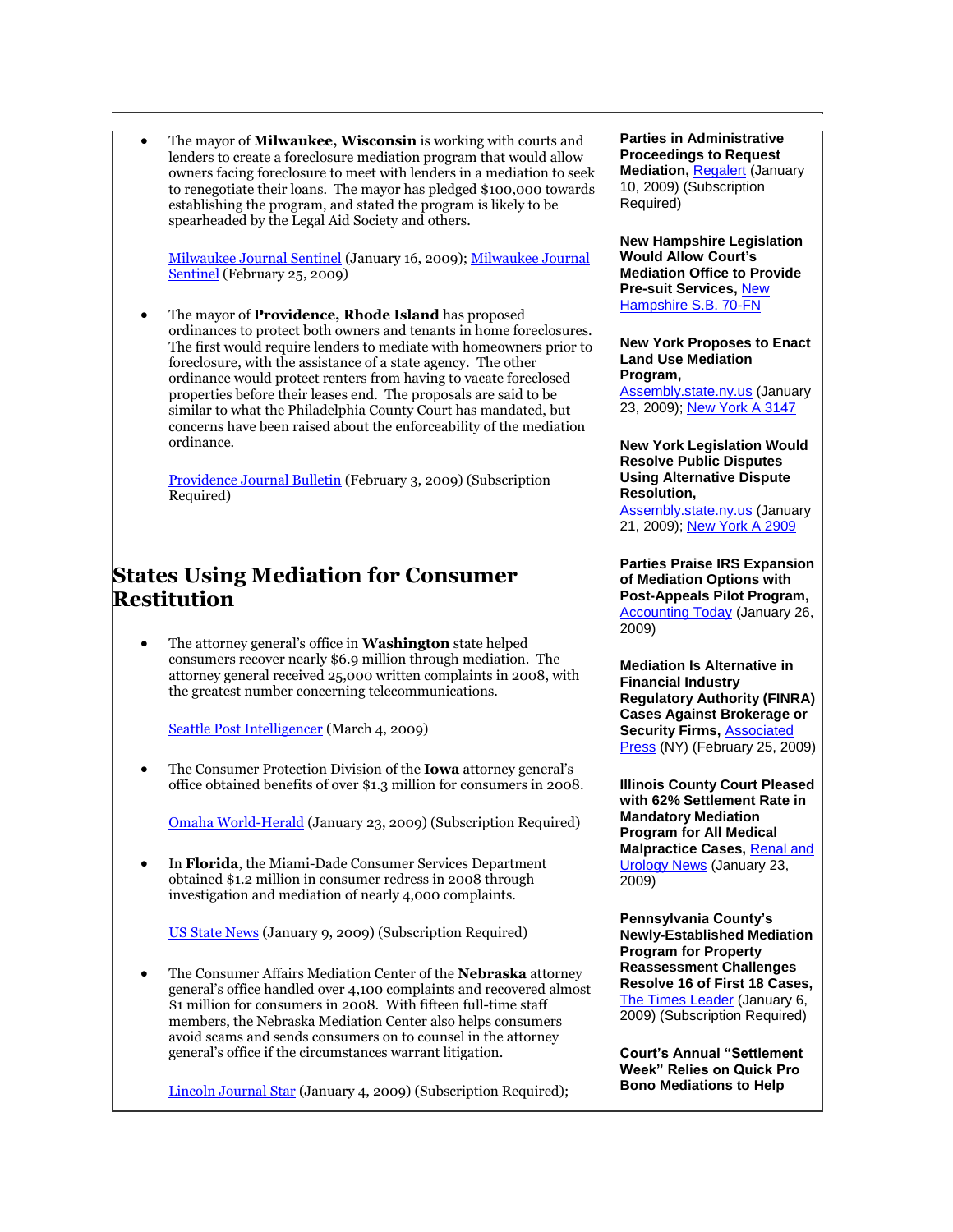[Omaha World-Herald](http://tinyurl.com/cajqct) (January 23, 2009) (Subscription Required)

 **Kansas** has begun a Consumer Mediation Program to obtain refunds and restitution for consumers without litigation. The Kansas attorney general is focusing on mediation to limit costs for all parties and to save state resources.

[KAKE](http://www.kake.com/news/headlines/39851562.html) (February 19, 2009); [Lawrence Journal World](http://www2.ljworld.com/weblogs/common_cents/2009/feb/24/mediation-tried-for-consumer-complaints) (February 24, 2009)

### **Baltimore Safe Streets Program Using Mediation to Reduce Murders**

The Baltimore Health Department began its Operation Safe Streets program in August 2007, relying on ex-offenders and counselors to mediate disputes between armed gangs in four communities. Fifty-three "high-stakes" disputes have been mediated. A newly-released interim report notes that one of the communities has gone 17 months in a row without a homicide and attitudes have shifted against using guns to settle disputes. However, nonfatal shootings did not drop as much as in other communities where police have relied on a violent crime task force. Baltimore's health commissioner would like to expand Operation Safe Streets, which has received over \$3 million in federal, city and private funding, but is facing budget cuts.

[The Baltimore Sun](http://www.baltimoresun.com/news/local/bal-md.hermann14jan14,0,4417413.column) (January 14, 2009)

# **New Zealand Considering Ongoing Mediation Role for Online Piracy Disputes**

A possible last minute compromise between copyright holders and internet service providers would rely on independent mediators to help resolve internet piracy complaints. Mediation would replace an obligation on ISPs and server operators to investigate piracy complaints and bar clients from the web, which would be imposed by the revised Copyright Act. Advocates of internet freedom marched on Parliament to protest the legislation, which was set to take effect at the end of February.

[New Zealand Herald](http://www.nzherald.co.nz/technology/news/article.cfm?c_id=5&objectid=10557670) (February 20, 2009)

### **Other International Mediation Developments**

- **Indian** Supreme Court Justice urges greater use of mediation to benefit both parties and overburdened court system, Calcutta [Telegraph](http://www.telegraphindia.com/1090104/jsp/jharkhand/story_10340774.jsp) (January 3, 2009)
- Mediation and Conciliation Centre opened in Kottayam, **India**; Chief Judge urges alternatives to litigation, [Hindu](http://tinyurl.com/cnxlrp) (January 12, 2009) (Subscription Required)
- **China** establishes mediation desk to address intellectual property rights at large IT and telecom trade fair in Europe, [People's Daily](http://english.people.com.cn/90001/90778/90857/90861/6605542.html)  [Online](http://english.people.com.cn/90001/90778/90857/90861/6605542.html) (March 4, 2009)
- **Chinese** city of Tainjin begins mandatory mediation for medical

**Clear Docket,** [Providence](http://sitelife.projo.com/ver1.0/Direct/Process?sid=sitelife.projo.com)  [Journal](http://sitelife.projo.com/ver1.0/Direct/Process?sid=sitelife.projo.com) (January 19, 2008)

**In Current Economic Climate, Mediation Particularly Helpful, Even in Bankruptcy Litigation,** [Broward Daily](http://tinyurl.com/c4vqy2)  [Business Review](http://tinyurl.com/c4vqy2) (January 22, 2009) (Subscription Required)

**Companies Increasingly Using Mediation to Avoid Litigation and Control Own Destiny,** [Augusta Chronicle](http://chronicle.augusta.com/cgi-bin/print_story.pl) (February 21, 2009)

**UK Court Considers Reasonableness of Party's Mediation Position When Awarding Costs,** [Mondaq](http://tinyurl.com/alglmo) (February 23, 2009) (Subscription Required)

**UK Case Determines When Litigation Will Be Suspended If Parties Have Agreed to Mediate,** [Contract Journal](http://tinyurl.com/b29ljk) (UK) (February 17, 2009)